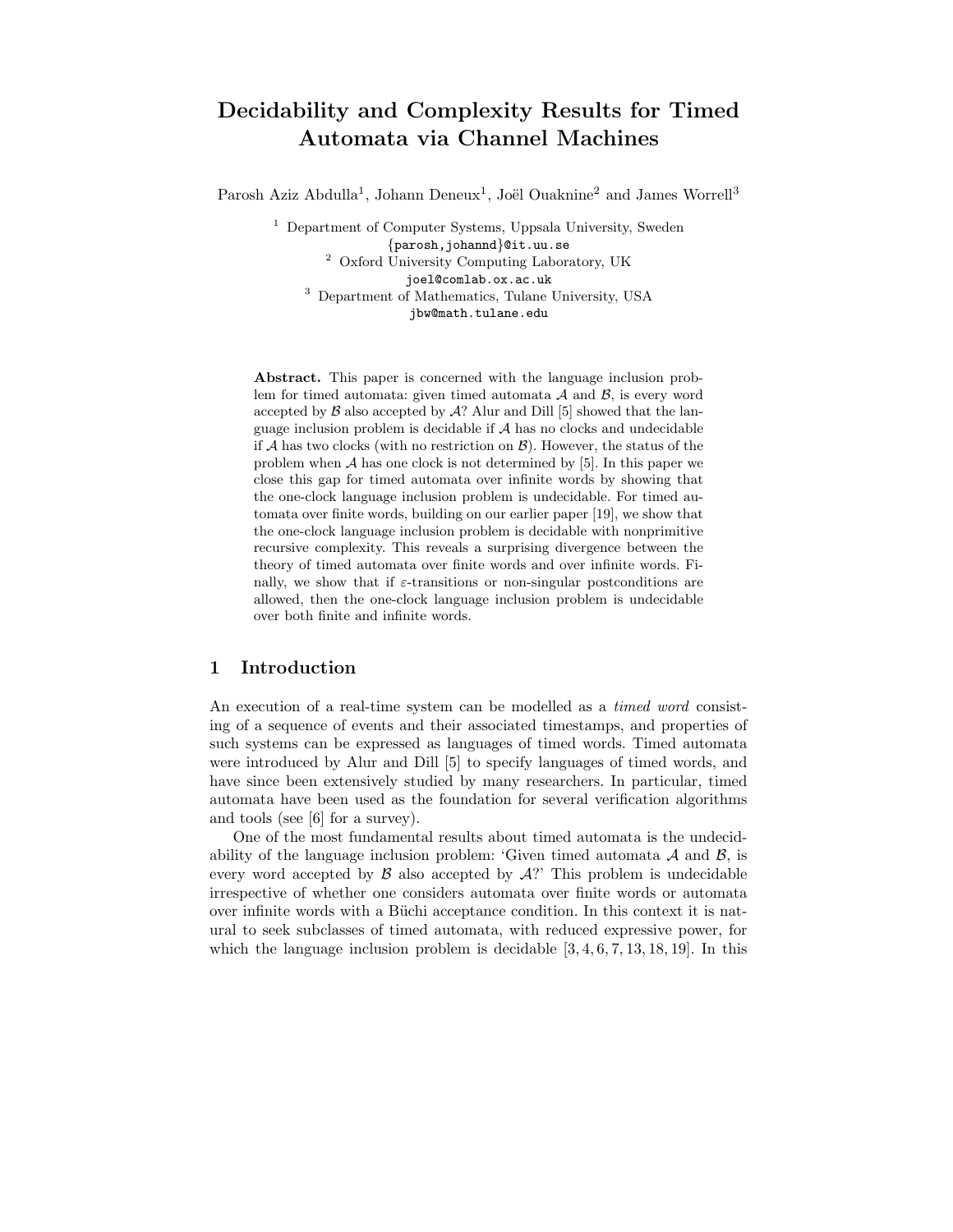paper we consider subclasses defined by the number of clocks an automaton has. In particular, we consider the *n*-clock language inclusion problem in which  $A$  is allowed *n* clocks but where no restriction is placed on  $\beta$ .

A close analysis of the proof of the undecidability of language inclusion in [5] reveals that the tightest possible formulation of their result is that the twoclock language inclusion problem is undecidable. On the other hand, from the decidability of language emptiness for timed automata, also proved in [5], it follows that the zero-clock language inclusion problem is (PSPACE-complete) decidable. This leaves an interesting open question about the status of the oneclock language inclusion problem. In fact, many interesting specifications can be expressed by automata with a single clock, or parallel combinations thereof. This is particularly so for *alternating timed automata* [16, 20]. For instance, every formula of Metric Temporal Logic [8, 7] can be translated into an alternating timed automaton with a single clock [20]. The model checking problem then corresponds to language inclusion.

Recently, using techniques from the theory of well-quasi-ordered transition systems [11], we showed that over finite words the one-clock language inclusion problem is decidable [19]. However, while finite words are sufficient to capture safety properties, to capture liveness or fairness properties it is most natural to consider automata over infinite words. The main result of this paper is that, for timed automata over infinite words (with Büchi acceptance condition) the one-clock language inclusion problem is undecidable. This reveals a surprising divergence between the theory of timed automata over finite words and over infinite words. We also show that over finite words the one-clock language inclusion problem has nonprimitive recursive complexity. Finally, language inclusion becomes undecidable over both finite and infinite words if  $\varepsilon$ -transitions are allowed or if reset clocks have nonsingular postconditions (as in [9, 12]).

We use channel machines [10] as a convenient middleware between Turing machines and timed automata. This allows us to develop a schematic approach to proving undecidability and complexity results for various classes of timed automata. In each case we show how to encode a certain class of channel computations as a timed language, whose complement can be recognized by a timed automaton of a certain type.

Related Work. The nonprimitive recursive complexity of language inclusion over finite words and the undecidability of language inclusion over finite words with  $\varepsilon$ -transitions have recently and independently been proved by Lasota and Walukiewicz [16]. They also make use of channel machines in their work, although via a different encoding of channel histories as timed words.

Alur, La Torre and Madhusudan [4] consider automata with perturbed clocks whose rates may vary; they show that for every automaton with a single perturbed clock there is an equivalent deterministic timed automaton. It follows that the language inclusion problem is decidable for this class of automata. Laroussinie, Markey and Schnoebelen [15] classify the complexity of deciding language emptiness for timed automata with one, two and three clocks respectively.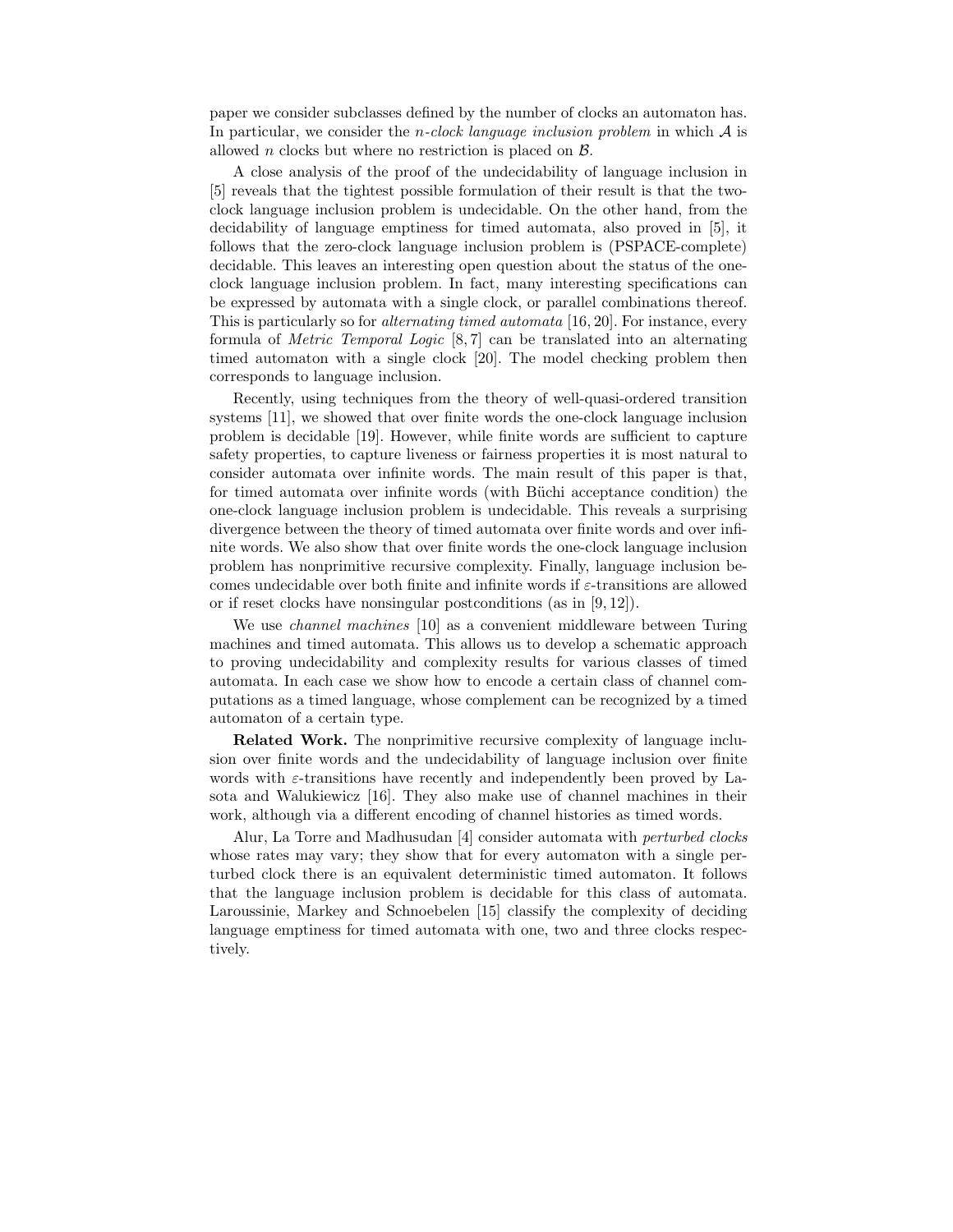## 2 Timed Automata and Timed Words

Let  $\Sigma$  be a finite alphabet and write  $\Sigma^{\epsilon}$  for  $\Sigma \cup \{\epsilon\}$ , where  $\varepsilon \notin \Sigma$ . Let  $\mathbb{R}_{+}$  be the set of non-negative reals. A timed event is a pair  $(t, a)$ , where  $t \in \mathbb{R}_+$  is called the timestamp of the event  $a \in \Sigma$ . A timed word is a finite or infinite sequence  $u =$  $(t_0, a_0)(t_1, a_1)(t_2, a_2) \dots$  of timed events whose sequence of timestamps  $t_0 t_1 t_2 \dots$ is non-decreasing and is either finite or diverges to infinity. (This last assumption rules out so-called Zeno words.) We say that a timed word is strictly monotonic if its sequence of timestamps is strictly monotonic increasing. We write  $T\Sigma^*$  for the set of finite timed words over alphabet  $\Sigma$  and  $T\Sigma^{\omega}$  for the set of infinite timed words over alphabet  $\Sigma$ .

Let X be a finite set of clocks, denoted  $x, y, z$ , etc. We define the set  $\Phi(X)$  of clock constraints over X via the following grammar (here  $k \in \mathbb{N}$  is a non-negative integer).

$$
\phi ::= x < k \mid x \leq k \mid \phi \land \phi \mid \neg \phi \ .
$$

**Definition 1.** A timed automaton is a tuple  $A = (\Sigma, S, S_0, F, X, E)$ , where

- $\sum$  is a finite alphabet of events,
- $S$  is a finite set of control states,
- $S_0 \subseteq S$  is a set of initial control states,
- $F \subseteq S$  is a set of accepting control states,
- $X$  is a finite set of clocks, and
- $E \subseteq S \times S \times \Phi(X) \times \Sigma^{\epsilon} \times 2^{X} \times \Phi(X)$  is a finite set of edges. An edge  $(s, s', \phi, \alpha, R, \phi')$  allows  $\alpha$ -labelled transition from s to s', provided the precondition  $\phi$  on clocks is met. Afterwards, the clocks in R are nondeterministically reset to values satisfying the postcondition  $\phi'$ , and all other clocks remain unchanged.

A clock valuation of A is a function  $\nu : X \to \mathbb{R}_+$ . If  $\delta \in \mathbb{R}_+$ , we let  $\nu + \delta$  be the clock valuation such that  $(\nu + \delta)(x) = \nu(x) + \delta$  for all  $x \in X$ . A global state of A is a pair  $(s, \nu)$ , where  $s \in S$  is a control state and  $\nu$  is a clock valuation. Write  $Q = S \times (\mathbb{R}_+)^X$  for the set of global states.

Automaton  $\mathcal A$  induces an  $(\mathbb{R}_+ \times \Sigma^{\varepsilon})$ -labelled transition relation on the set of global states as follows. Write  $(s, \nu) \stackrel{\delta, \alpha}{\longrightarrow} (t, \nu')$  iff there is an edge  $(s, t, \phi, \alpha, R, \phi') \in$ E such that  $\nu + \delta$  satisfies  $\phi$ ,  $\nu'$  satisfies  $\phi'$  and  $(\nu + \delta)(x) = \nu'(x)$  for all  $x \notin R$ .

A run of  $A$  is a finite or infinite sequence of transitions

$$
(s_0,\nu_0) \stackrel{\delta_0,\alpha_0}{\longrightarrow} (s_1,\nu_1) \stackrel{\delta_1,\alpha_1}{\longrightarrow} (s_2,\nu_2) \stackrel{\delta_2,\alpha_2}{\longrightarrow} \cdots
$$
 (1)

where  $s_0 \in S_0$  is an initial control state and  $\nu_0(x) = 0$  for all  $x \in X$ . We require  $\sum_{i=0}^{\infty} \delta_i$  be infinite. that an infinite run contain infinitely many transitions labelled from  $\Sigma$  and that

A finite run is accepting if the last control state in the run is accepting. An infinite run is accepting if infinitely many control states in the run are accepting. Let  $\alpha_{i_0}\alpha_{i_1}\alpha_{i_2} \ldots$  be the sequence of non- $\varepsilon$ -labels occurring in an accepting run and write  $t_j = \sum_{i=0}^j \delta_i$ . Then we say that the timed word  $(t_{i_0}, \alpha_{i_0})(t_{i_1}, \alpha_{i_1})(t_{i_2}, \alpha_{i_2}) \dots$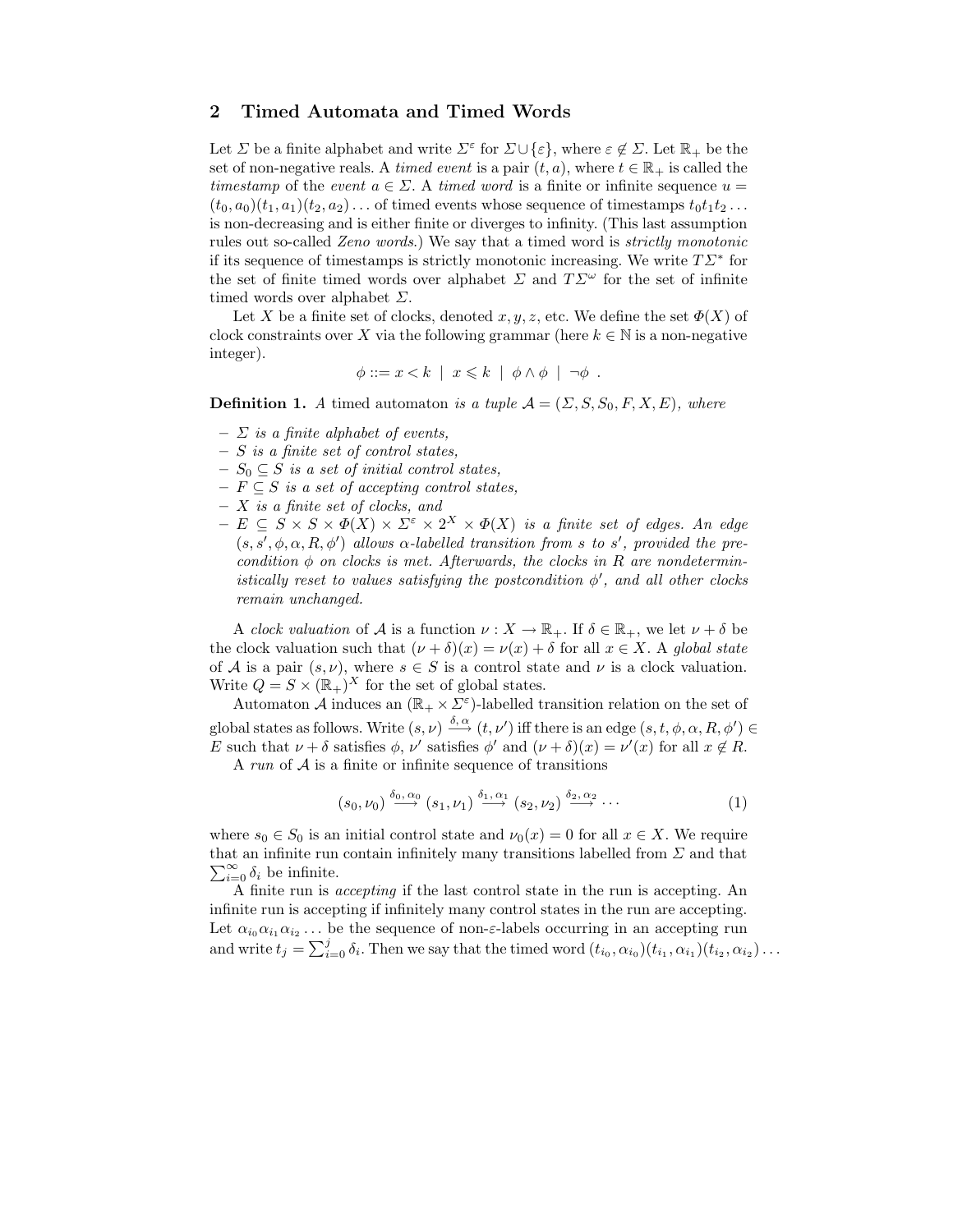is accepted by A. We write  $L_f(\mathcal{A})$  for the set of finite timed words accepted by A and  $L_{\omega}(\mathcal{A})$  for the set of infinite timed words accepted by A.

Remark 1. Definition 1 represents quite a general model of timed automata. We will adopt the convention that, unless otherwise specified, a given timed automaton has no  $\varepsilon$ -transitions, and has *singular postconditions*, i.e., for each edge  $(s, t, \phi, \alpha, R, \phi')$ , if clock valuations  $\nu$  and  $\nu'$  both satisfy  $\phi'$ , then  $\nu(x)$  $\nu'(x)$  for all  $x \in R$ .

### 3 Hardness Results over Finite Words

In [19] we showed that it is decidable whether  $L_f(\mathcal{B}) \subseteq L_f(\mathcal{A})$  for an arbitrary timed automaton  $\beta$  and a one-clock automaton  $\mathcal A$ . In this section we show that this problem has nonprimitive recursive complexity and is undecidable if  $A$  is allowed  $\varepsilon$ -transitions or non-singular postconditions. We prove these results by reduction from the reachability problem for channel machines.

A channel machine [1, 10, 21] consists of a finite-state automaton acting on an unbounded fifo channel (or buffer). More precisely, a channel machine is a tuple  $\mathcal{C} = (S, s_0, M, \Delta)$ , where S is a finite set of *control states*,  $s_0 \in S$  is the *initial control state, M* is a finite set of *messages*, and  $\Delta \subseteq S \times L \times S$  is the transition relation over label set  $L = \{m!, m? : m \in M\}.$ 

A global state of C is a pair  $(s, x)$ , where  $s \in S$  is the control state and  $x \in M^*$  is the contents of the channel. The rules in  $\Delta$  induce an L-labelled transition relation on the set of global states as follows:  $(s, m!, t) \in \Delta$  yields a transition  $(s, x) \stackrel{m!}{\longrightarrow} (t, x \cdot m)$  that writes  $m \in M$  to the tail of the channel, and  $(s, m? , t) \in \Delta$  yields a transition  $(s, m \cdot x) \xrightarrow{m?} (t, x)$  that reads  $m \in M$  from the head of the channel. If we only allow the transitions indicated above, then we call  $\mathcal C$  an *error-free* channel machine.

We also consider channel machines that operate with *insertion errors*. Given  $x, y \in M^*$ , write  $x \subseteq y$  if x can be obtained from y by deleting any number of letters, e.g. sub $\sqsubseteq$  stubborn, as indicated by the underlining. Following [21] we introduce insertion errors by extending the transition relation on global states with the following clause: if  $(s, x) \stackrel{\alpha}{\longrightarrow} (t, y)$ ,  $x' \sqsubseteq x$  and  $y \sqsubseteq y'$ , then  $(s, x') \longrightarrow (t, y')$ . Dually, we define lossy channel machines by adding by a clause: if  $(s, x) \stackrel{\alpha}{\longrightarrow} (t, y), x \sqsubseteq x'$  and  $y' \sqsubseteq y$ , then  $(s, x') \stackrel{\alpha}{\longrightarrow} (t, y')$ .

A *computation* of  $C$  is a finite or infinite sequence of transitions between global states  $(s_0, x_0) \xrightarrow{\alpha_0} (s_1, x_1) \xrightarrow{\alpha_1} (s_2, x_2) \xrightarrow{\alpha_2} \cdots$ 

The *control-state reachability problem* asks, given a channel machine  $C =$  $(S, s_0, M, \Delta)$  and a control state  $t \in S$ , whether there is a computation of C starting in global state  $(s_0, \varepsilon)$  and ending in global state  $(t, \varepsilon)$ . It is well-known that the control-state reachability problem for error-free channel machines is undecidable<sup>1</sup>. Next we show how to reduce the control-state reachability problem

<sup>&</sup>lt;sup>1</sup> The usual formulation of the problem asks whether there is a computation from  $(s_0, \varepsilon)$  to  $(t, x)$  for some  $x \in M^*$ . It is straightforward to reduce this problem to the formulation above.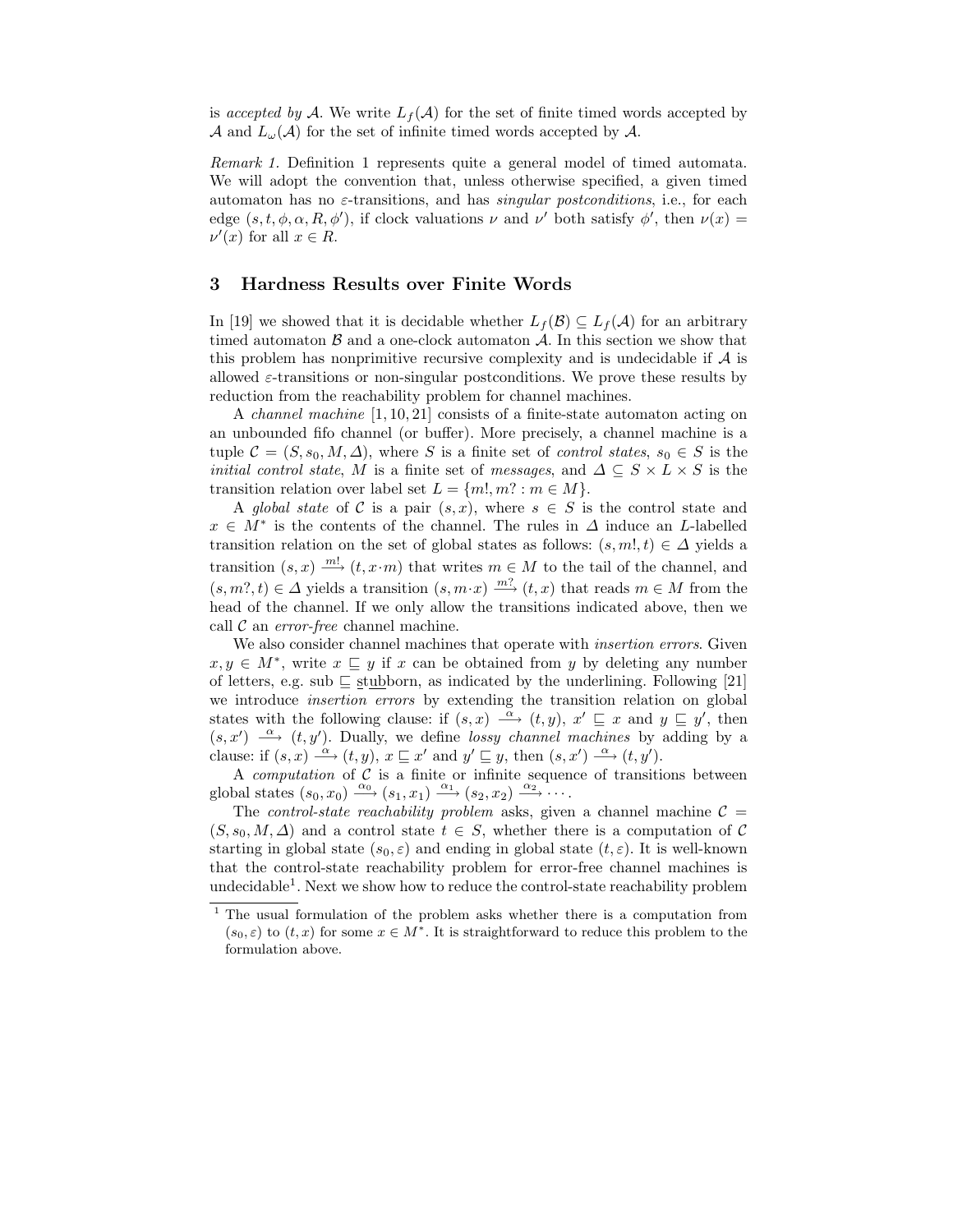for error-free channel machines to the universality problem (which is a special case of language inclusion) for various classes of timed automata.

Let  $\mathcal{C} = (S, s_0, M, \Delta)$  and  $t \in S$  be an instance of the control-state reachability problem. Given this data, let  $\Sigma = \{m!, m? : m \in M\} \cup \{\checkmark\}$  be a finite alphabet. We encode the finite control of  $\mathcal C$  as an untimed automaton (i.e., a timed automaton with no clocks)  $\mathcal{A}_{cont}$  over alphabet  $\Sigma$ .  $\mathcal{A}_{cont}$  is just the underlying control automaton of  $\mathcal C$  with a  $\checkmark$ -labelled self-transition added to every control state, with  $s_0$  as the initial control state and  $t \in S$  as the only accepting control state. Let  $L_{cont}$  denote the timed language  $L_f(A_{cont})$ .

**Definition 2.** Let  $L_{chan} \subseteq T\Sigma^*$  consist of those timed words u such that:

- 1. u is strictly monotonic.
- 2. u contains a  $\sqrt{\cdot}$  event at time zero, and thereafter consecutive  $\sqrt{\cdot}$  events are separated by one time unit.
- 3. Every m!-event in u is followed one time unit later by an m?-event.
- 4. Every m?-event is preceded one time unit earlier by an m!-event.

Clauses 3 and 4 capture the channel discipline: every message written to the channel is read from the channel one time unit later, and every message that is read from the channel was written to the channel one time unit earlier. The oneto-one unit-time-delayed correspondence between read and write events ensures that messages are read from the channel in the order that they were written to the channel. The requirement that every message written to the channel is eventually read corresponds to the fact that we consider computations that end with an empty channel. The  $\checkmark$ -events in  $L_{chan}$  have no particular significance other than to aid the encoding below.

**Proposition 1.** C has an error-free computation from  $(s_0, \varepsilon)$  to  $(t, \varepsilon)$  iff  $L_{cont} \cap$  $L_{chan} \neq \emptyset$ .

Let  $\overline{\mathcal{A}_{cont}}$  denote the complement of  $\mathcal{A}_{cont}$  as an untimed automaton. It is clear that  $\overline{A_{cont}}$  is also the complement of  $A_{cont}$  with respect to timed languages, i.e.,  $L_f(\overline{\mathcal{A}_{cont}}) = T\Sigma^* - L_{cont}$ . Now suppose that  $\mathcal{A}_{chan}$  is a timed automaton such that  $L_f(A_{chan}) = T\mathcal{L}^* - L_{chan}$ . From Proposition 1 it holds that  $\overline{\mathcal{A}_{cont}} \cup \mathcal{A}_{chan}$  is universal (i.e. accepts every timed word) iff C has no error-free computation from  $(s_0, \varepsilon)$  to  $(t, \varepsilon)$ . Since the control-state reachability problem is undecidable for error-free channel machines, it follows that the universality problem is undecidable for any class of timed automata that is closed under unions and can capture the complement of  $L_{chan}$ .

#### 3.1 Two clocks

We show how to define a timed automaton  $A_{chan}$  with two clocks such that  $L_f(\mathcal{A}_{chan}) = T\mathcal{L}^* - L_{chan}$ . We define  $\mathcal{A}_{chan}$  as the disjunction of several automata, each of which accepts the set of words that fail to satisfy a particular clause in the definition of  $L_{chan}$ . The interesting clauses here are 3 and 4.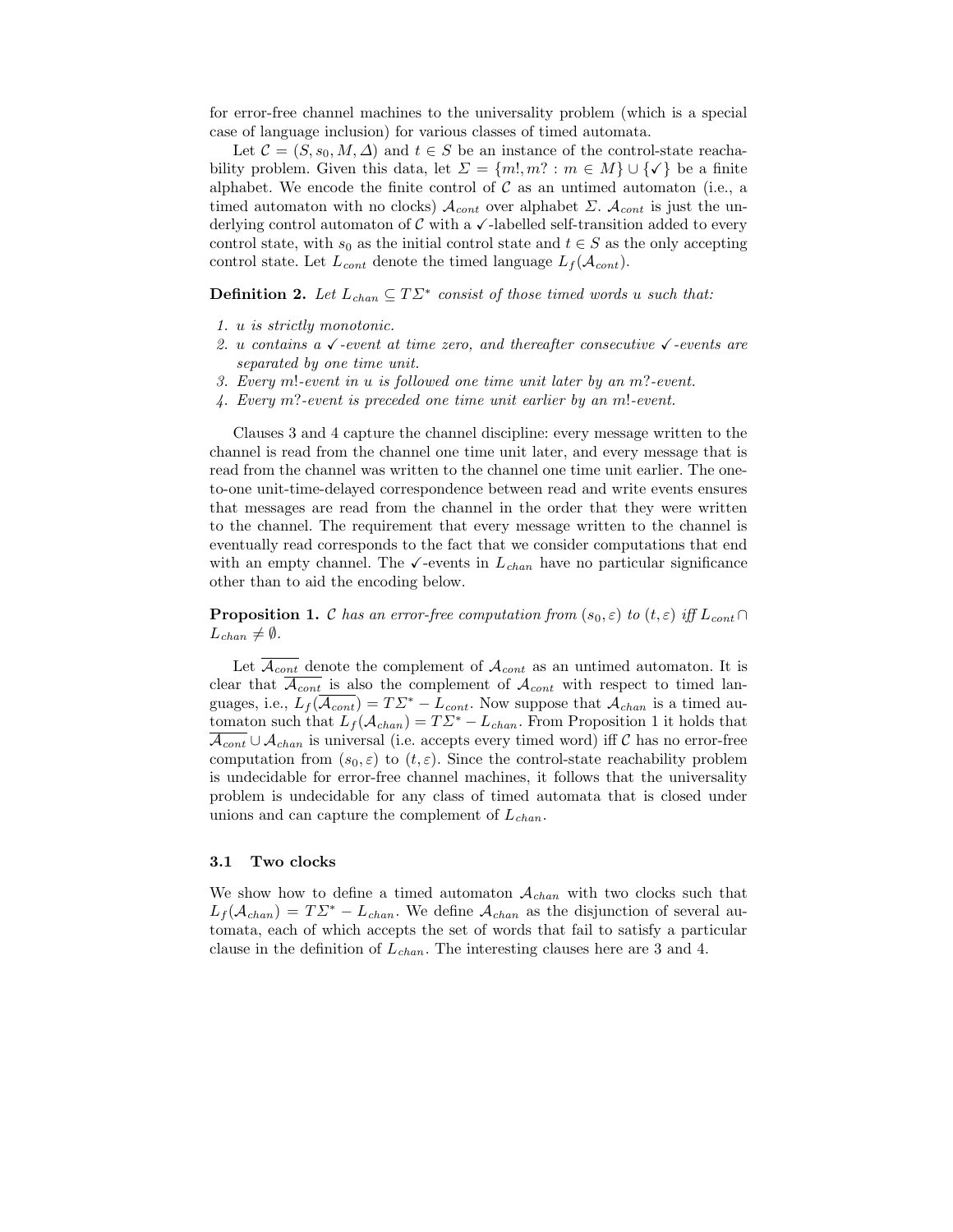Automaton  $A_1$ , below, accepts those timed words in which some m!-event is not followed one time unit later by an  $m$ ?-event, i.e., those words that fail to satisfy Clause 3 in Definition 2. Automaton  $\mathcal{A}_2$  (both left-hand and right-hand components) accepts those timed words in which some  $m$ ?-event is not preceded one time unit earlier by any event. Note that a strictly monotonic timed word fails to satisfy Clause 4 in Definition 2 if and only if it is either accepted by  $\mathcal{A}_2$  or contains an  $\alpha$ -event followed one time unit later by an  $m$ ?-event, with  $\alpha \neq m!$ . It is straightforward to capture this last condition with a one-clock timed automaton. In fact  $A_2$  is the only component of  $A_{chan}$  that uses two clocks.



Thus we obtain a new proof of Alur and Dill's classical result [5].

Theorem 1. The universality problem for timed automata with two clocks is undecidable.

#### 3.2  $\varepsilon$ -transitions

By allowing  $\varepsilon$ -transitions, we can replace the left-hand component of automaton  $\mathcal{A}_2$ , above, with the following automaton which uses only one clock. The  $\varepsilon$ transition and the  $m$ ?-transition in  $\mathcal{A}_3$  are separated by exactly one time unit; this prevents any visible event from preceding this occurrence of m? by one time unit.



**Theorem 2.** The universality problem for the class of timed automata with one clock and  $\varepsilon$ -transitions is undecidable.

#### 3.3 Non-singular postconditions

Instead of  $\varepsilon$ -transitions we can consider non-singular postconditions for clock resets. In this case we can replace automaton  $A_3$  with the following one-clock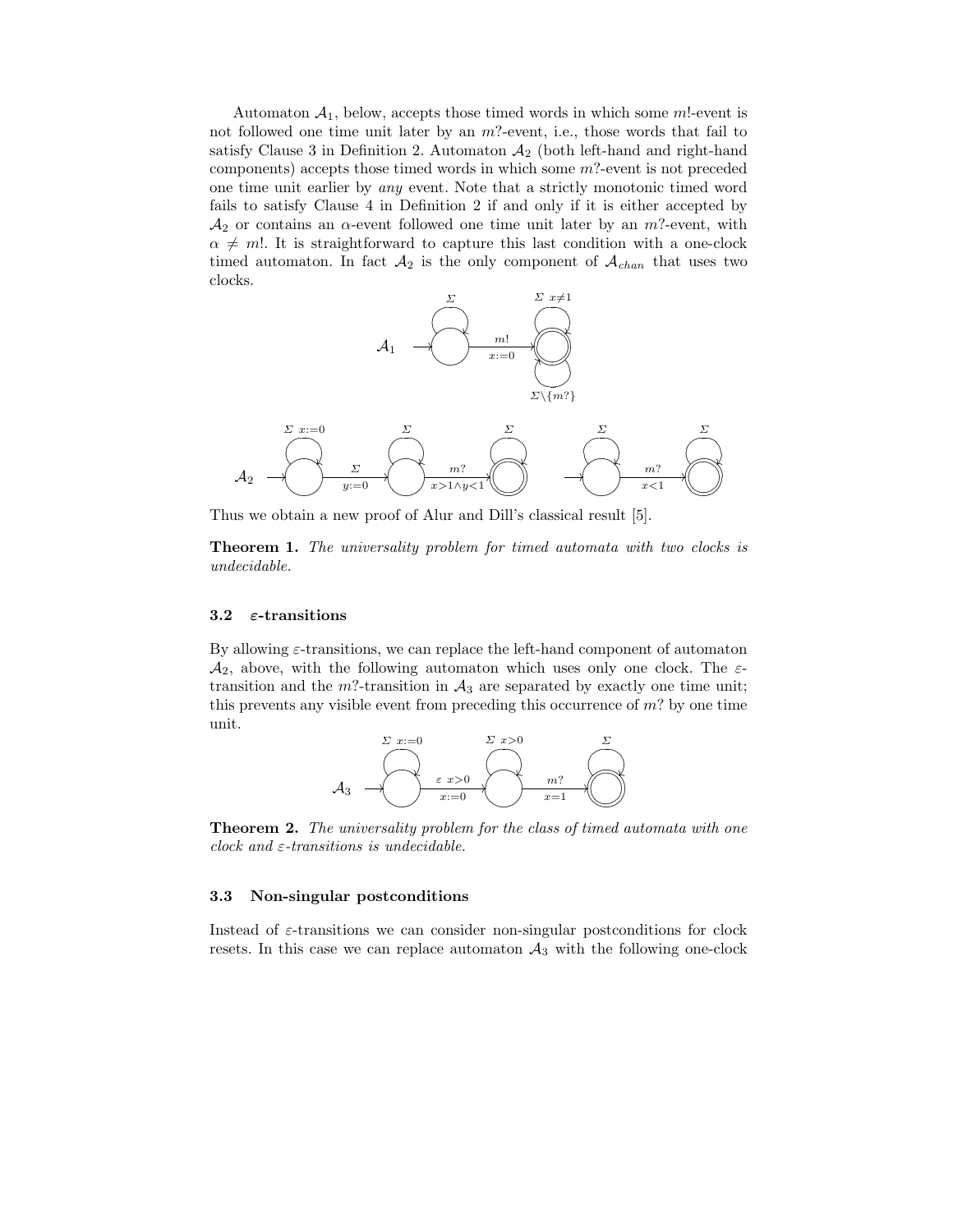timed automaton, where the  $\checkmark$ -labelled edge non-deterministically resets x to a value strictly less than 1.



**Theorem 3.** The universality problem for the class of timed automata with one clock and with non-singular postconditions is undecidable.

#### 3.4 Complexity

The control-state reachability problem for lossy channel machines was shown to be decidable, in contrast to the error-free case, by Abdulla and Jonsson [2]. Later Schnoebelen [21] proved that it has nonprimitive recursive complexity.

Proposition 2. The control-state reachability problem for channel machines with insertion errors has nonprimitive recursive complexity.

*Proof.* Given a channel machine  $\mathcal{C} = (S, s_0, M, \Delta)$ , define a new transition relation  $\Delta^{op} \subseteq S \times \{m!, m? : m \in M\} \times S$  by

$$
\Delta^{\text{op}} = \{ (s, m!, t) : (t, m?, s) \in \Delta \} \cup \{ (s, m?, t) : (t, m!, s) \in \Delta \} .
$$

Notice that there is a transition from global state  $(s, x)$  to global state  $(t, y)$ under  $\Delta$  iff there is a transition from  $(t, rev(y))$  to  $(s, rev(x))$  under  $\Delta^{\rm op}$ , where  $rev : M^* \to M^*$  reverses the order of a finite string. Thus there is computation with lossiness errors from  $(s, \varepsilon)$  to  $(t, \varepsilon)$  under  $\Delta$  iff there is a computation with insertion errors from  $(t, \varepsilon)$  to  $(s, \varepsilon)$  under  $\Delta^{\text{op}}$ . This observation allows us to reduce the control-state reachability problem for channel machines with lossiness errors to the control-state reachability problem for channel machines with insertion errors.  $\Box$ 

Define the timed language  $L_{ins} \subseteq T\mathbb{Z}^*$  to consist of those timed words satisfying Clauses 1-3 in Definition 2. Thus for a word in  $L_{ins}$ , every m!-event is followed one time unit later by an  $m$ ?-event, but every  $m$ ?-event need not be preceded one time unit earlier by an m!-event. This corresponds to a channel with insertion errors.

**Proposition 3.** C has a computation with insertion errors starting in state  $(s_0, \varepsilon)$  and ending in state  $(t, \varepsilon)$  iff  $L_{cont} \cap L_{ins} \neq \emptyset$ .

Note that we can express  $T\Sigma^* - L_{ins}$  as the language of a one-clock timed automaton. This automaton incorporates  $A_1$  in Section 3.1, but not  $A_2$ . Thus we obtain

Theorem 4. The universality problem for the class of timed automata with a single clock has nonprimitive recursive complexity.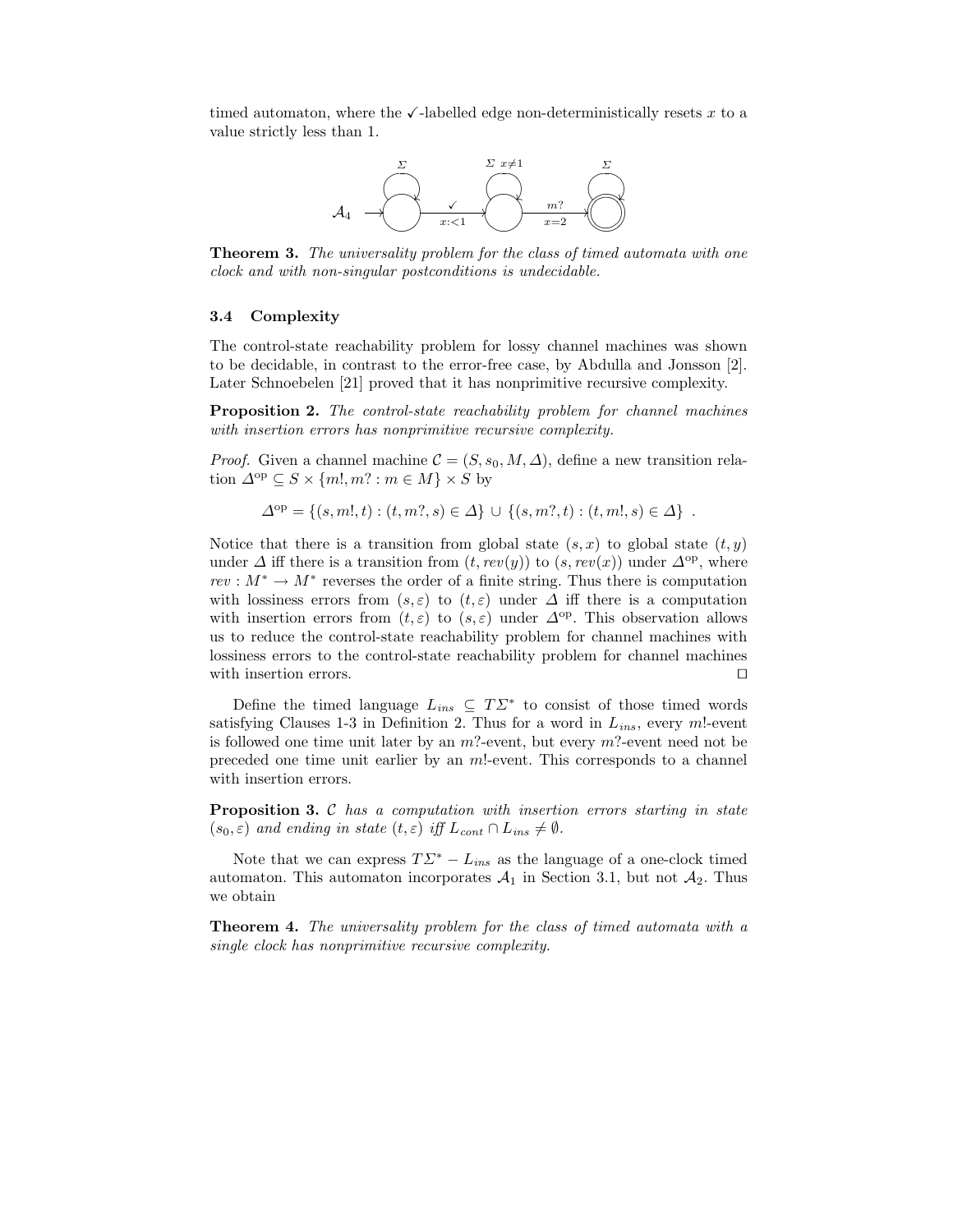## 4 Universality for One-clock Büchi Automata

In this section we prove the undecidability of the following universality problem: 'Given a one-clock timed automaton  $A$  (without  $\varepsilon$ -transitions and with singular postconditions) does  $L_{\omega}(\mathcal{A}) = T\mathcal{L}^{\omega}$ ?'

As in Section 3 the idea behind the proof is to encode the computations of a certain type of channel machine as a timed language. To this end, say that a non-terminating computation of a channel machine is space-bounded if there exists  $N \in \mathbb{N}$  such that the number of messages stored on the channel during the computation never exceeds N. We define a timed language  $L_{bound} \subseteq T\mathcal{L}^{\omega}$ encoding space-bounded computations of a channel with insertion errors. We capture the space bound by requiring an upper bound on the number of events per time unit for each word  $u \in L_{bound}$ . Besides space-boundedness the other key ingredient in our proof is the notion of alternation, defined below.

Define a channel machine  $\mathcal C$  to be *alternating* if we can partition the set of control states into two classes, called read states and write states respectively, such that each edge is of the form  $(s, m, n, t)$  with s a read state and t a write state, or of the form  $(s, m!, t)$  with s a write state and t a read state. Then any computation of  $\mathcal C$  consists of an alternating sequence of read transitions and write transitions.

The recurrent-state problem for alternating channel machines is as follows. Given an alternating channel machine  $\mathcal{C} = (S, s_0, M, \Delta)$ , does there exist  $x \in M^*$ such that C has a non-terminating computation starting in global state  $(s_0, x)$ and visiting  $s_0$  infinitely often? The following proposition is proved in Appendix A.

Proposition 4. The recurrent-state problem for error-free alternating channel machines is undecidable.

The space-bounded recurrent-state problem for alternating channel machines with insertion errors asks if a given alternating channel machine has a spacebounded computation, possibly with insertion errors, passing infinitely often through the initial control state. The following proposition, which is reminiscent of a result of Mayr [17] on lossy counter machines, asserts that this problem is undecidable.

Proposition 5. The space-bounded recurrent-state problem for alternating channel machines with insertion errors is undecidable.

*Proof.* Given an alternating channel machine  $\mathcal{C}$ , we claim that  $\mathcal{C}$  has an errorfree recurrent computation iff it has a space-bounded recurrent computation with insertion errors. Then Proposition 5 follows from Proposition 4. Indeed, since  $\mathcal C$ is alternating, at any point in a computation the total number of insertion errors up to that point is within one of the current size of the channel minus the size of the channel at the start of the computation. Thus any error-free computation of C is space-bounded, and any space-bounded computation of C with insertion errors is eventually error-free (the space-bound gives an upper bound on the total number of insertion errors).  $\Box$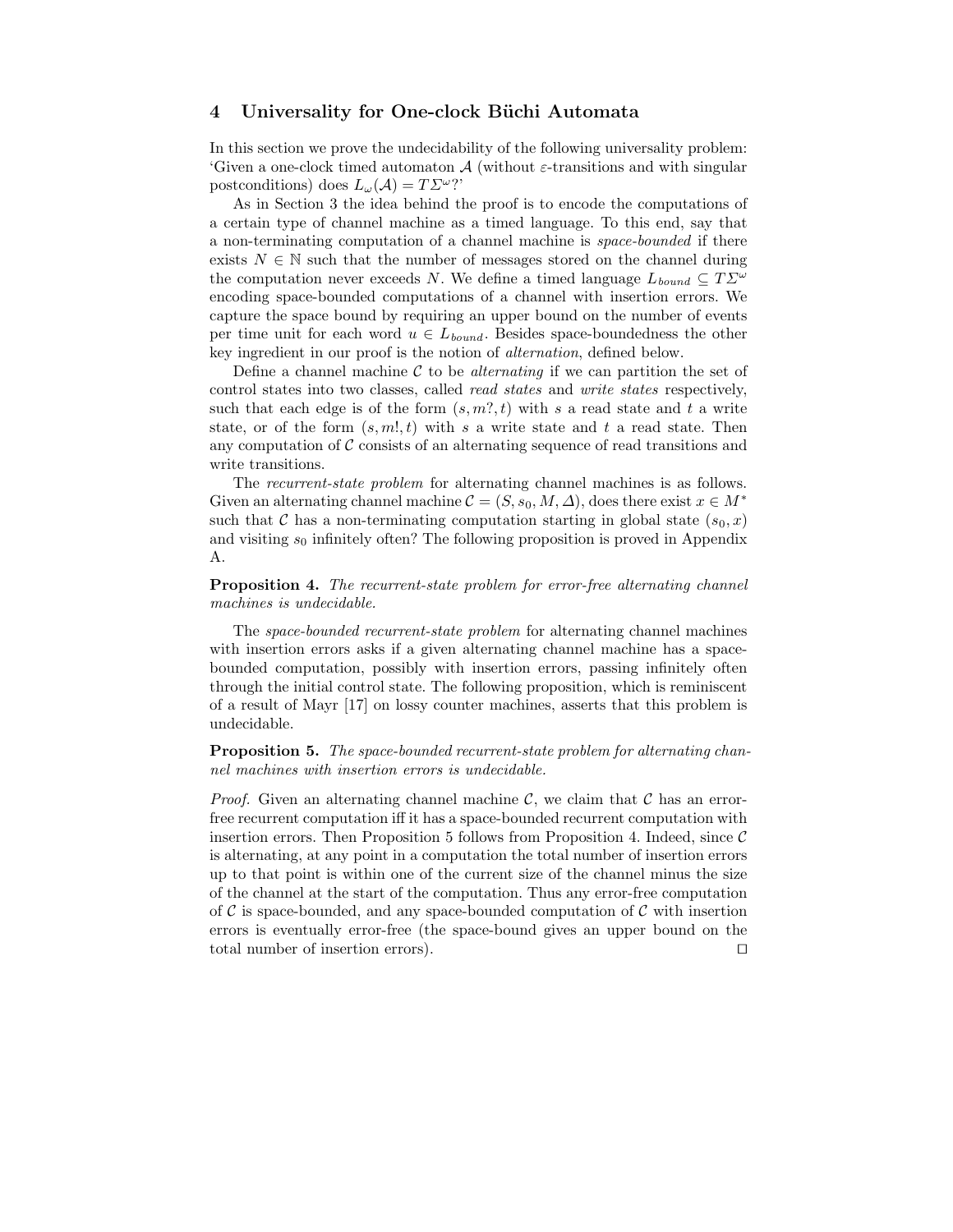**Definition 3.** Given a strictly monotonic timed word  $u = (t_0, a_0)(t_1, a_1) \ldots$ define density(u) =  $\sup\{j - i : t_j - t_i \leq 1\}$ . The density of a timed word measures the maximum number of events in any time unit along the word.

**Theorem 5.** The universality problem for one-clock Büchi timed automata is undecidable.

The proof is by reduction from the space-bounded recurrent-state problem for alternating machines with insertion errors. Given an alternating channel machine  $\mathcal{C} = (S, s_0, M, \Delta)$ , we define a one-clock Buchi timed automaton A such that C has a space-bounded recurrent computation with insertion errors iff  $A$  is nonuniversal.

Let  $\Sigma = \{m!, m? : m \in M\} \cup \{\checkmark\}$  be a finite alphabet. We encode the finite control of C as a Büchi timed automaton  $\mathcal{A}_{cont}$  with no clocks over alphabet Σ.  $\mathcal{A}_{cont}$  is just the underlying control automaton of C with a  $\checkmark$ -labelled selftransition added to every control state and with  $s_0$  as the initial control state and only accepting control state. Let  $L_{cont}$  denote the timed language  $L_{\omega}(\mathcal{A}_{cont})$ .

Next we capture the behaviour of a space-bounded channel with insertion errors using a timed language  $L_{bound}$  over alphabet  $\Sigma$ .

**Definition 4.**  $L_{bound}$  consists of those timed words u satisfying:

- 1. u is strictly monotonic and contains infinitely many non- $\checkmark$ -events.
- 2. There is a  $\checkmark$ -event at time zero, and thereafter consecutive  $\checkmark$ -events are separated by one time unit.
- 3. For every m!-event in u there is an m?-event one time unit later.
- 4. For every m?-event in u there is a n!-event one time unit later, for some  $n \in M$ .
- 5. density $(u) < \infty$ .

As with the corresponding clause in Definition 2, Clause 3 captures the channel discipline: every message sent is received. The channel has insertion errors because not every  $m$ ?-event is preceded one time unit earlier by an  $m!$ -event. On the other hand, Clause 4 has nothing to do with the channel discipline. However its presence, together with Clauses 2 and 3, ensures that for every event of  $u \in L_{bound}$  there is an event exactly one time unit later. (This fact will play a significant role later.) Since we are dealing with alternating channel machines, the imposition of Clause 4 will prove to be no restriction when we seek to match words in  $L_{bound}$  with channel computations. Finally, Clause 5 corresponds to the space-boundedness of the channel.

Proposition 6. C has a space-bounded recurrent computation with insertion errors iff  $L_{cont} \cap L_{bound} \neq \emptyset$ .

*Proof.* ( $\Leftarrow$ ) Let  $u \in L_{cont} \cap L_{bound}$ . We show how to recover a space-bounded recurrent computation of C from u. Since  $u \in L_{cont}$ , the automaton  $A_{cont}$ , which represents the finite control of  $\mathcal{C}$ , has a run

$$
(s_0,\nu_0) \stackrel{\delta_0,\alpha_0}{\longrightarrow} (s_1,\nu_1) \stackrel{\delta_1,\alpha_1}{\longrightarrow} (s_2,\nu_2) \stackrel{\delta_2,\alpha_2}{\longrightarrow} \cdots
$$
 (2)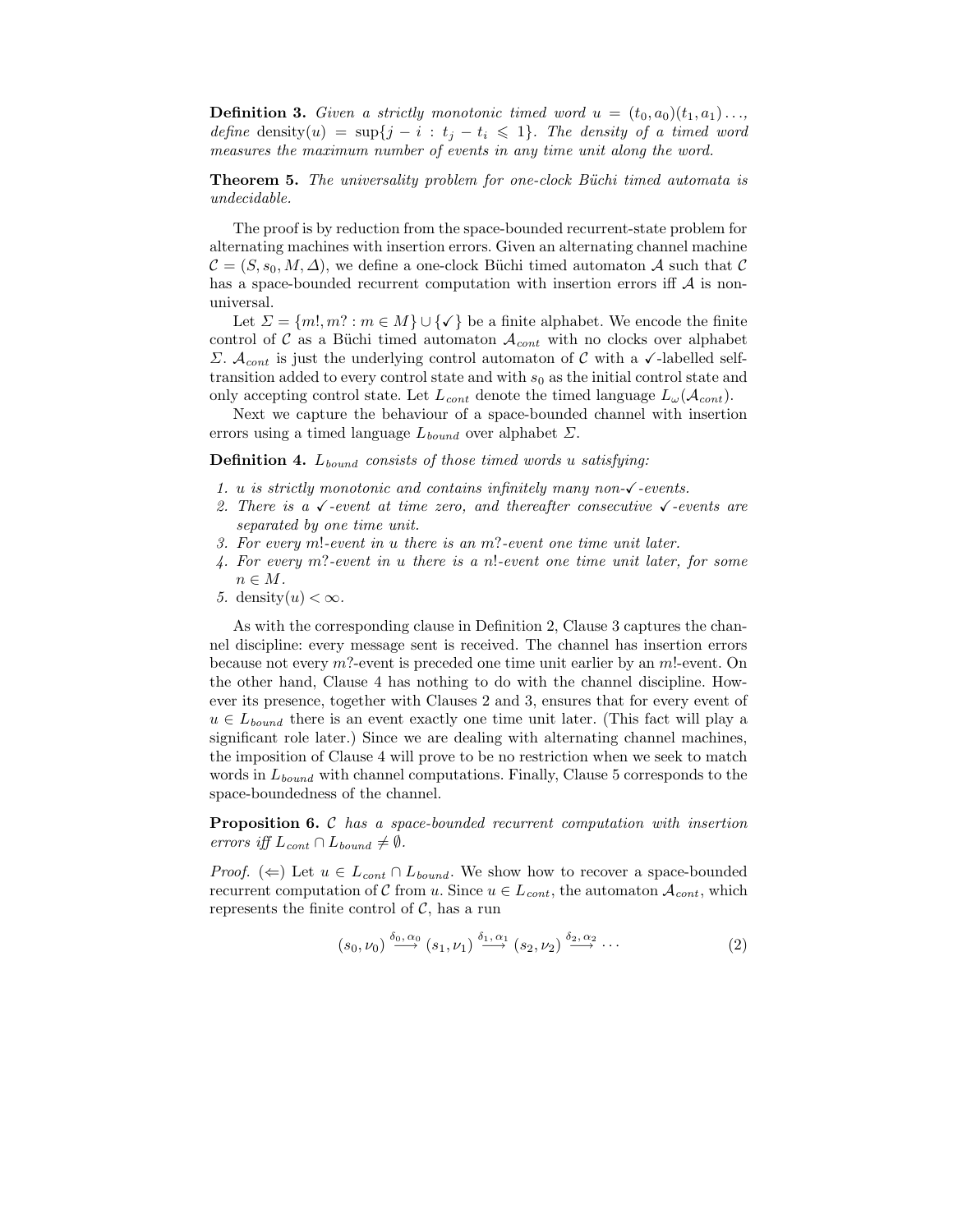on u. Let  $\alpha_{i_0}\alpha_{i_1}\alpha_{i_2} \ldots$  be the sequence of non- $\checkmark$ -events in u. Then we obtain a recurrent computation of C

$$
(s_{i_0}, x_0) \xrightarrow{\alpha_{i_0}} (s_{i_1}, x_1) \xrightarrow{\alpha_{i_1}} (s_{i_2}, x_2) \xrightarrow{\alpha_{i_2}} \cdots
$$

where  $x_j \in M^*$  is the sequence of messages that occur as read events in the unit time interval  $(t_{i_{j-1}}, t_{i_{j-1}} + 1]$ , where, by convention,  $i_{-1} = 0$ . Since  $u \in L_{bound}$ , Clause 3 in Definition 4 ensures that this is a legitimate computation of  $\mathcal{C}$ , albeit with insertion errors. Since  $u$  has finite density this computation is spacebounded.

 $(\Rightarrow)$  We have already observed that if C has a space-bounded recurrent computation with insertion errors, then it has a space-bounded recurrent error-free computation. The trace of channel events along such an error-free computation can easily be encoded as a word in  $L_{bound}$  as we now explain. Since C is alternating, there is a number  $N \in \mathbb{N}$  such that the size of the channel is either N or  $N-1$  at any point in the computation. When any message is written to the channel, the machine performs exactly  $2N - 1$  (read- and write-) operations before that message is read off the channel. We transform the sequence of read and write events along a computation into a timed word  $u$  by putting exactly  $1/(2N-1)$  time units between consecutive events. This automatically guarantees that Clauses 3-5 in Definition 4 hold. Finally, adding  $\checkmark$ -events at integer times yields a timed word in  $L_{bound}$ .

Similar to the development in Section 3, the undecidability of the universality problem will follow from Proposition 6 provided that we can define a one-clock timed automaton  $\mathcal{A}_{bound}$  such that  $L_{\omega}(\mathcal{A}_{bound}) = T\mathcal{L}^{\omega} - L_{bound}$ . We define  $\mathcal{A}_{bound}$  to be the disjunction of several automata, corresponding to the different clauses in the definition of  $L_{bound}$ . It is straightforward, for each clause 1–4, to define an automaton that accepts precisely the timed words that fail to satisfy that clause. Below we define two automata  $\mathcal{A}_{inc}$  and  $\mathcal{A}_{dec}$  such that, if a timed word u already satisfies 1–4, then it is accepted by  $A_{inc}$  or  $A_{dec}$  precisely if it fails Clause 5, i.e., it has infinite density.

First we recall the following simple proposition about real numbers.

**Proposition 7.** If  $\mathbf{x} = \langle x_n : n \in \mathbb{N} \rangle$  is a sequence of real numbers in the open interval  $(0, 1)$  that takes on infinitely many values, then x has either a strictly increasing subsequence or a strictly decreasing subsequence.

Let  $u = (t_0, a_0)(t_1, a_1)(t_2, a_2) \dots$  be a timed word satisfying Clauses 1–4 in Definition 4. Then for every event of u there is an event exactly one time unit later. Thus u has infinite density iff  $\{frac(t_i) : i \in \mathbb{N}\}\$ is infinite. By Proposition 7, this holds iff the sequence  $\langle frac(t_i) : i \in \mathbb{N} \rangle$  has either a strictly increasing subsequence or a strictly decreasing subsequence. We define an automaton  $A_{inc}$ that accepts u iff  $\langle \text{frac}(t_i) : i \in \mathbb{N} \rangle$  has a strictly increasing subsequence, and an automaton  $A_{dec}$  that accepts u iff  $\langle frac(t_i) : i \in \mathbb{N} \rangle$  has a strictly decreasing subsequence.

Consider a run of  $\mathcal{A}_{inc}$  (depicted below) on  $u = (t_0, a_0)(t_1, a_1)(t_2, a_2) \dots$  Let  $t_{i_j}$  be the timestamp of the transition that resets clock x for the j-th time. Notice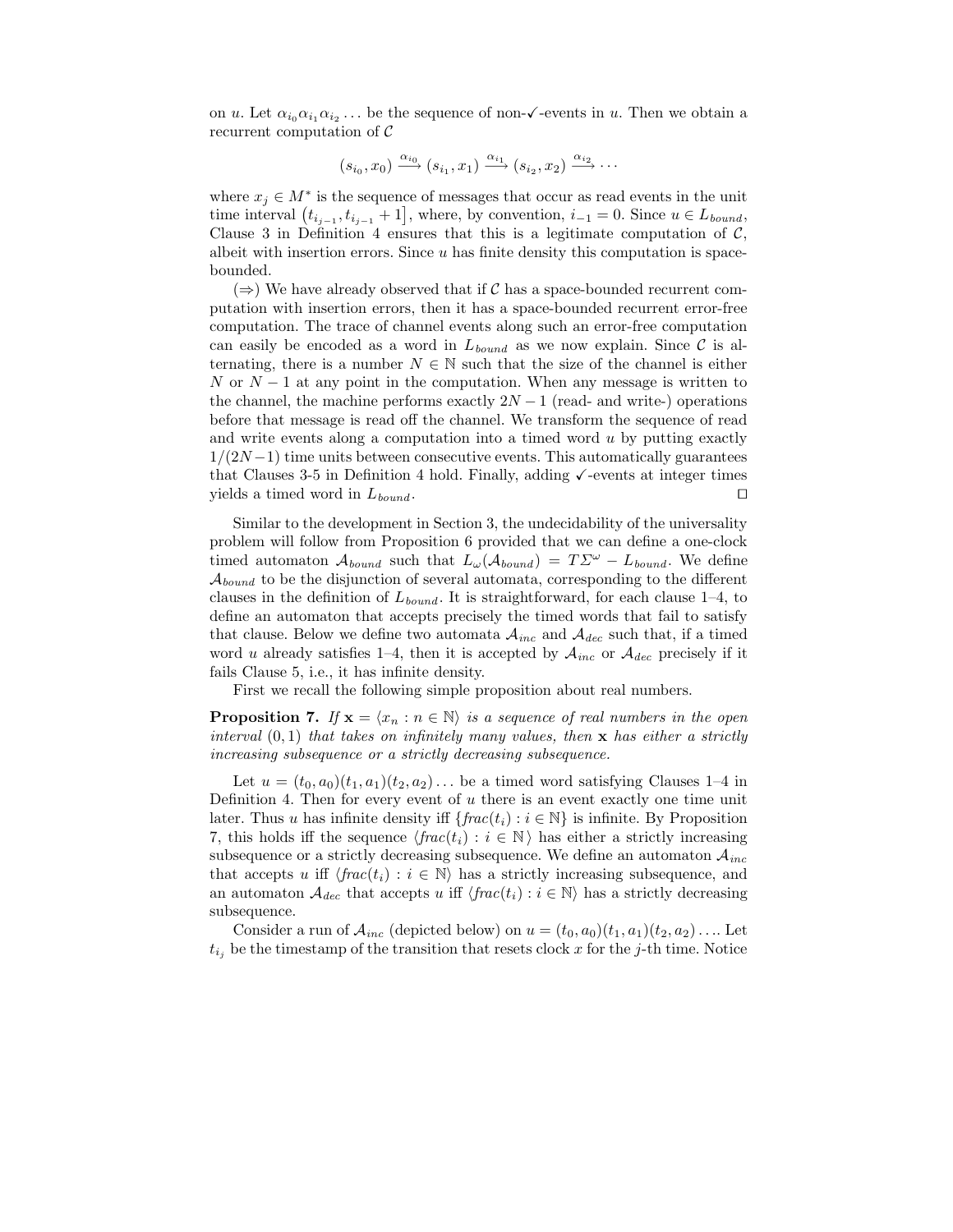that either  $t_{i_{j+1}} = t_{i_j} + 1$  or  $frac(t_{i_{j+1}}) > frac(t_{i_j})$ . The Büchi condition ensures that the second eventuality holds infinitely often in the run, and so the sequence  $frac(t_{i_j})$  has a strictly increasing subsequence. Thus, among those timed words u satisfying Clauses 1–4 in Definition 4,  $A_{inc}$  accepts precisely those for which  $\langle \text{frac}(t_i) : i \in \mathbb{N} \rangle$  has a strictly increasing subsequence. (Notice the importance in the operation  $A_{inc}$  of the fact that for each event in u there is an event one time unit later.)



 $\mathcal{A}_{dec}$  (depicted below) operates in a similar manner to  $\mathcal{A}_{inc}$  except that it accepts those words  $u = (t_0, a_0)(t_1, a_1)(t_2, a_2) \dots$  for which  $\langle \text{frac}(t_i) : i \in \mathbb{N} \rangle$  has a strictly decreasing subsequence.



#### 5 Remarks and Future Work

The main result of this paper is that the universality problem for one-clock Buch itimed automata is undecidable. A closely related problem concerns the decidability of the satisfiability and model checking problems for Metric Temporal Logic (MTL) [8, 7]. This logic is known to be undecidable under an *interval* semantics. However, under a point-based semantics—i.e., interpreting the logic over timed words—the satisfiability problem is open, cf. [20].

In [20] we show how to translate an MTL formula into an alternating timed automaton with a single clock. In terms of alternating automata, the present paper shows that the emptiness problem for one-clock alternating automata with co-Büchi acceptance condition is undecidable. However one can express MTL formulas using a particularly simple acceptance condition—the so-called weak parity acceptance condition—which specializes both the Büchi and co-Büchi acceptance conditions<sup>2</sup> . It does not seem possible to capture the timed language  $L_{bound}$  by an MTL formula, or, more generally, a one-clock alternating automata

 $^2$  In the untimed case an alternating automaton with a Büchi or co-Büchi acceptance condition can be translated into an alternating automaton with a weak parity acceptance condition, however this translation does not apply in the timed case.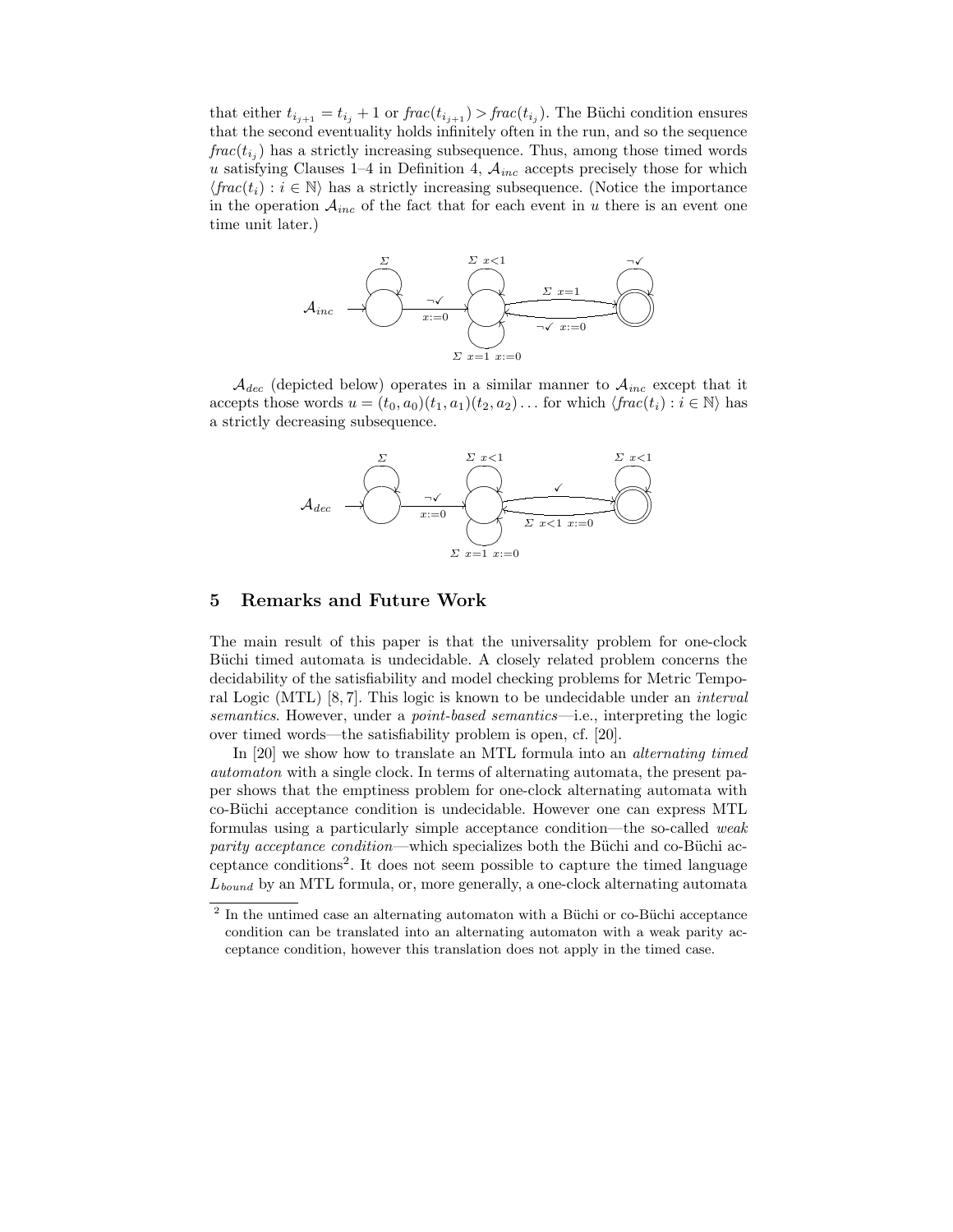with weak parity acceptance condition. So it remains possible that the satisfiability problem for MTL is decidable, and we are currently investigating this question.

## References

- 1. P. Abdulla and B. Jonsson. Undecidable Verification Problems with Unreliable Channels. Information and Computation, 130:71–90, 1996.
- 2. P. Abdulla and B. Jonsson. Model checking of systems with many identical timed processes. Theoretical Computer Science. 290(1):241-264, 2003.
- 3. R. Alur, L. Fix and T. Henzinger. Event-clock automata: a determinizable class of timed automata. Theoretical Computer Science 211(1-2):253–273, 1999.
- 4. R. Alur, S. La Torre and P. Madhusudan. Perturbed Timed Automata. To appear in proceedings of HSCC 05.
- 5. R. Alur and D. Dill. A Theory of Timed Automata. Theoretical Computer Science, 126:183–235, 1994.
- 6. R. Alur and P. Madhusudan. Decision problems for timed automata: A survey, 4th Intl. School on Formal Methods for Computer, Communication, and Software Systems: Real Time, LNCS 3185, Springer-Verlag, 2004.
- 7. R. Alur, T. Feder and T. Henzinger. The Benefits of Relaxing Punctually. Journal of the ACM, 43:116–146, 1996.
- 8. R. Alur and T. Henzinger. Real-time Logics: Complexity and Expressiveness. Information and Computation, 104:35–77, 1993.
- 9. P. Bouyer, C. Dufourd, E. Fleury and A. Petit. Updatable timed automata. Theoretical Computer Science 321(2-3):291-345, 2004.
- 10. G. Cécé, A. Finkel and S. Purushothaman Iyer. Unreliable Channels are Easier to Verify Than Perfect Channels. Information and Computation, 124:20–31, 1996.
- 11. A. Finkel and P. Schnoebelen. Well-Structured Transition Systems Everywhere! Theoretical Computer Science, 256(1-2):63–92, 2001.
- 12. T.A. Henzinger, P.W. Kopke, A. Puri and P. Varaiya. What's Decidable About Hybrid Automata? Journal of Computer and System Sciences, 57:94–124, 1998.
- 13. T.A. Henzinger, Z. Manna, and A. Pnuelli. What Good Are Digital Clocks? Proc. ICALP 1992, LNCS 623, Springer-Verlag, 1992.
- 14. J. Hopcroft and J. Ullman. Introduction to Automata Theory, Languages, and Computation. Addison-Wesley, 1979.
- 15. F. Laroussinie, N. Markey and Ph. Schnoebelen. Model Checking Timed Automata with One or Two Clocks. Proc. CONCUR 2004, LNCS 3170, Springer-Verlag, 2004.
- 16. S. Lasota and I. Walukiewicz. Alternating Timed Automata. To appear in Proceedings of FOSSACS 05.
- 17. R. Mayr. Undecidable problems in unreliable computations. Theoretical Computer Science 1-3(297):337-354, 2003.
- 18. J. Ouaknine and J. Worrell. Universality and Language Inclusion for Open and Closed Timed Automata. Proc. HSCC 2003 LNCS 2623, Springer-Verlag, 2003.
- 19. J. Ouaknine and J. Worrell. On the Language Inclusion Problem for Timed Automata: Closing a Decidability Gap. Proc. LICS 2004, IEEE Computer Society Press, 2004.
- 20. J. Ouaknine and J. Worrell. On the Decidability of Metric Temporal Logic. Submitted.
- 21. P. Schnoebelen. Verifying Lossy Channel Systems has Nonprimitive Recursive Complexity. Information Processing Letters, 83(5):251–261, 2002.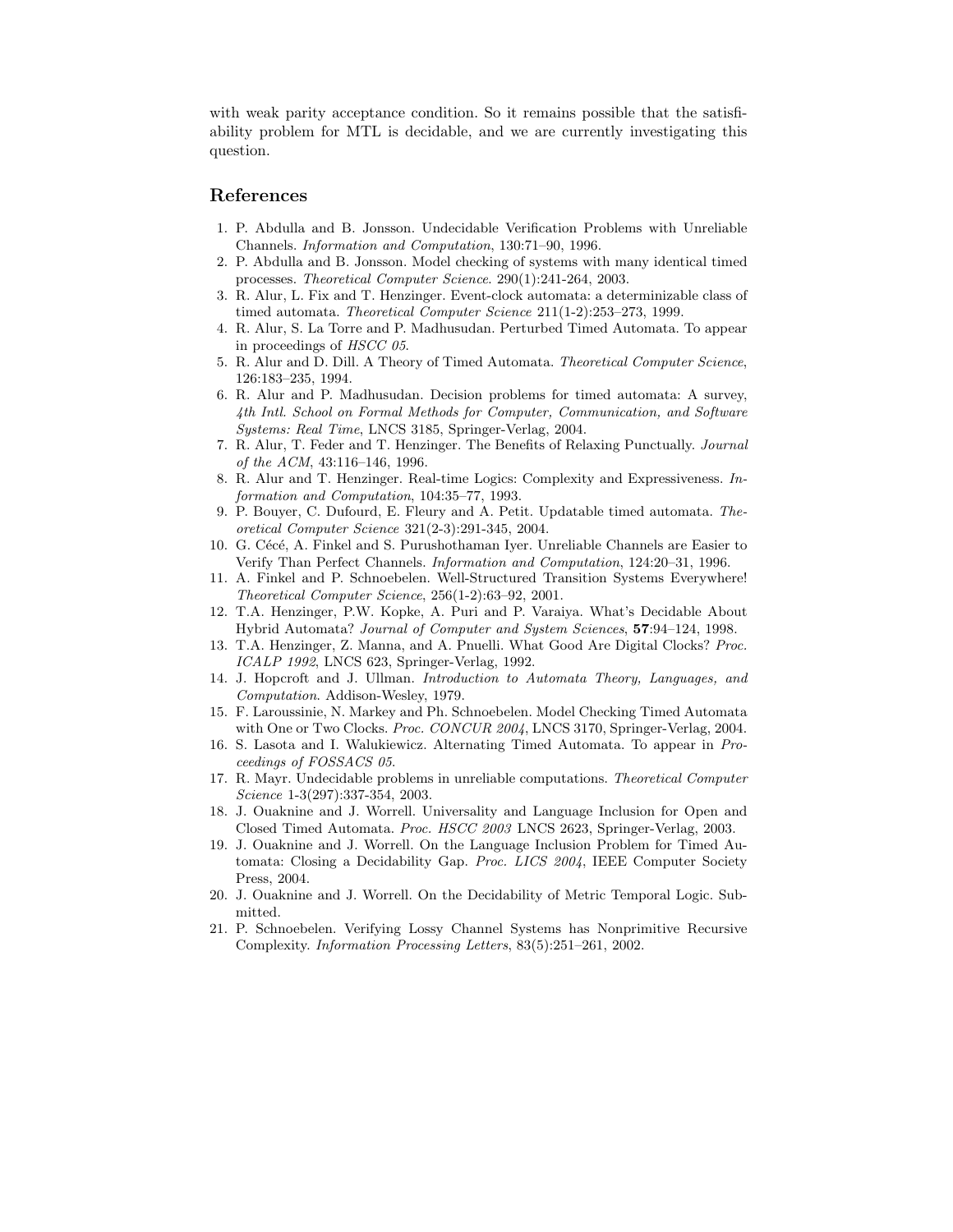## A Some Proofs

Recall the notion of an *input-bounded Turing machine*  $M$  (also called a Linear Bounded Automaton  $[14]$ . The tape alphabet of M includes two special symbols  $\triangleright$  and  $\triangleleft$ , respectively called the left and right endmarkers. We assume that any computation of M starts with tape contents of the form  $\triangleright x_1 \dots x_n \triangleleft$ . Moreover we require that the instruction set of  $\mathcal M$  does not include any instructions that try to write over or go beyond the left and right endmarkers.

The recurrent-state problem *(RSP)* for input-bounded Turing machines is as follows. Given an input-bounded Turing machine  $M$  with initial state  $s_0$ , does there exist a tape contents  $\gamma$  such that M has a non-terminating computation, starting in configuration  $(s_0, \gamma)$  and visiting state  $s_0$  infinitely often?

**Proposition 8.** The recurrent-state problem for input-bounded Turing machines is undecidable.

*Proof.* Given an ordinary Turing machine  $\mathcal{N}$ , we construct an input-bounded Turing machine  $M$  such that  $M$  has a recurrent computation iff  $N$  halts on the empty word (i.e., when given a blank tape as input).

Starting in its initial control state  $s_0$  with tape contents  $\triangleright x_1 \dots x_n \triangleleft$ , M replaces each tape symbol  $x_i$  with a blank, ending up in control state  $s_1$ . From state  $s_1$ , M then simulates the behaviour of N by using the tape cells between the left and right endmarkers to simulate  $\mathcal{N}$ 's tape. This simulation carries on until either  $M$  runs outs of space, in which case  $M$  just terminates, or  $N$  enters its halting state, in which case M returns to  $s_0$ . If N halts on the empty word, then M has a recurrent computation obtained by repeatedly simulating  $\mathcal{N}$ 's halting computation. Conversely, if  $M$  has a recurrent computation then clearly  $\mathcal N$  halts on the empty word.

Proposition 4. The recurrent-state problem for error-free alternating channel machines is undecidable.

Proof. We reduce the RSP for input-bounded Turing machines to the RSP for error-free alternating channel machines. Given an input-bounded Turing machine M, we define a channel machine C that simulates M in such a way that C is a positive instance of the RSP for channel machines iff  $M$  is a positive instance of the RSP for Turing machines.

In the simulation,  $\mathcal C$  stores the tape and the head position of  $\mathcal M$  on its channel. For each symbol  $\alpha$  in the alphabet of M (including  $\triangleright$  and  $\triangleleft$ ), the channel machine  $\mathcal C$  maintains two symbols  $\alpha$  and  $\alpha^*$ . Here,  $\alpha^*$  indicates that the head is pointing to the current square of the tape. For instance, the string  $\triangleright abc^*a \triangleleft$  in the channel of C encodes a tape  $\triangleright abca \triangleleft$  with the head pointing to the square where c resides.

A single step of  $M$  is simulated by a sequence of steps in which  $C$  cycles through its channel by alternately performing read and write operations, updating each tape cell in turn. The set of control states in  $\mathcal C$  contains both the control states of  $M$  and a number of "intermediate" states which are used to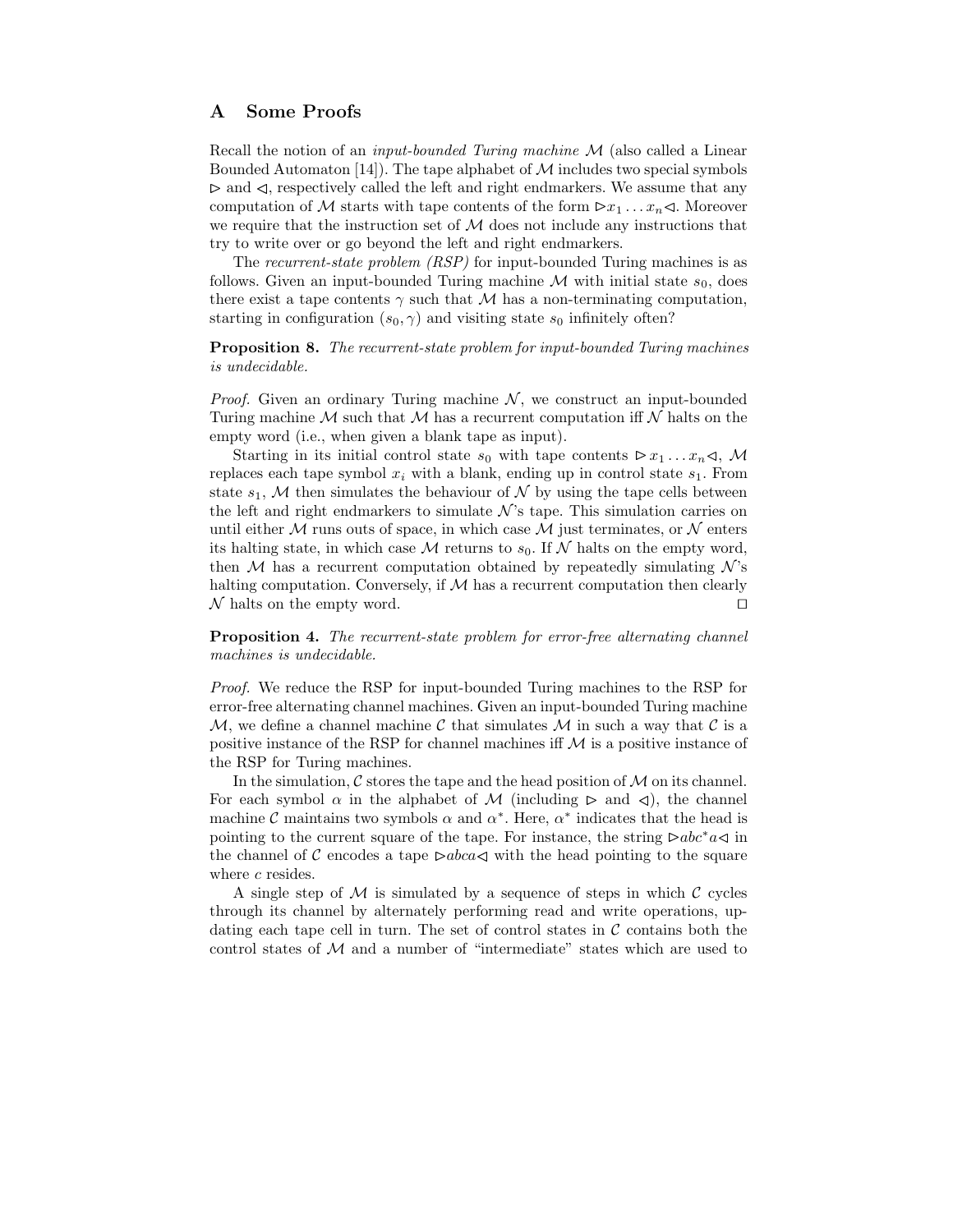implement changes in the head position. We distinguish between two kinds of cycles, namely cycles corresponding to steps where the head is moved to the right and those where the head is moved to the left.

First, we consider cycles corresponding to right moves of the head. An instruction<sup>3</sup>  $(s_1, a/b, R, s_2)$  is simulated by the transitions depicted in Figure 1. Here we use letters  $\alpha \dots \omega$  to denote the channel alphabet of M. The symbols in the channel are copied one by one until we reach the symbol  $a^*$  which is replaced by b. Then the next symbol is converted to its ∗-version, simulating a right move of the head.



Fig. 1. Simulating a right move  $(s_1, a/b, R, s_2)$ 

Simulating left moves of the head is slightly more complicated since we have to decide the next position of the head before we have figured out its current position. To solve this problem, we guess nondeterministically during the simulation that the next position is the one with the head. If the guess turns out to be wrong, the computation is suspended  $(C \text{ deadlocks})$ . Otherwise the simulation is continued in a similar manner to above—see Figure 2.  $\Box$ 

<sup>3</sup> Such an instruction has its standard interpretation in Turing machines, i.e., the control state is changed from  $s_1$  to  $s_2$ , the current cell is changed from  $a$  to  $b$ , and the head is moved one step to the right.